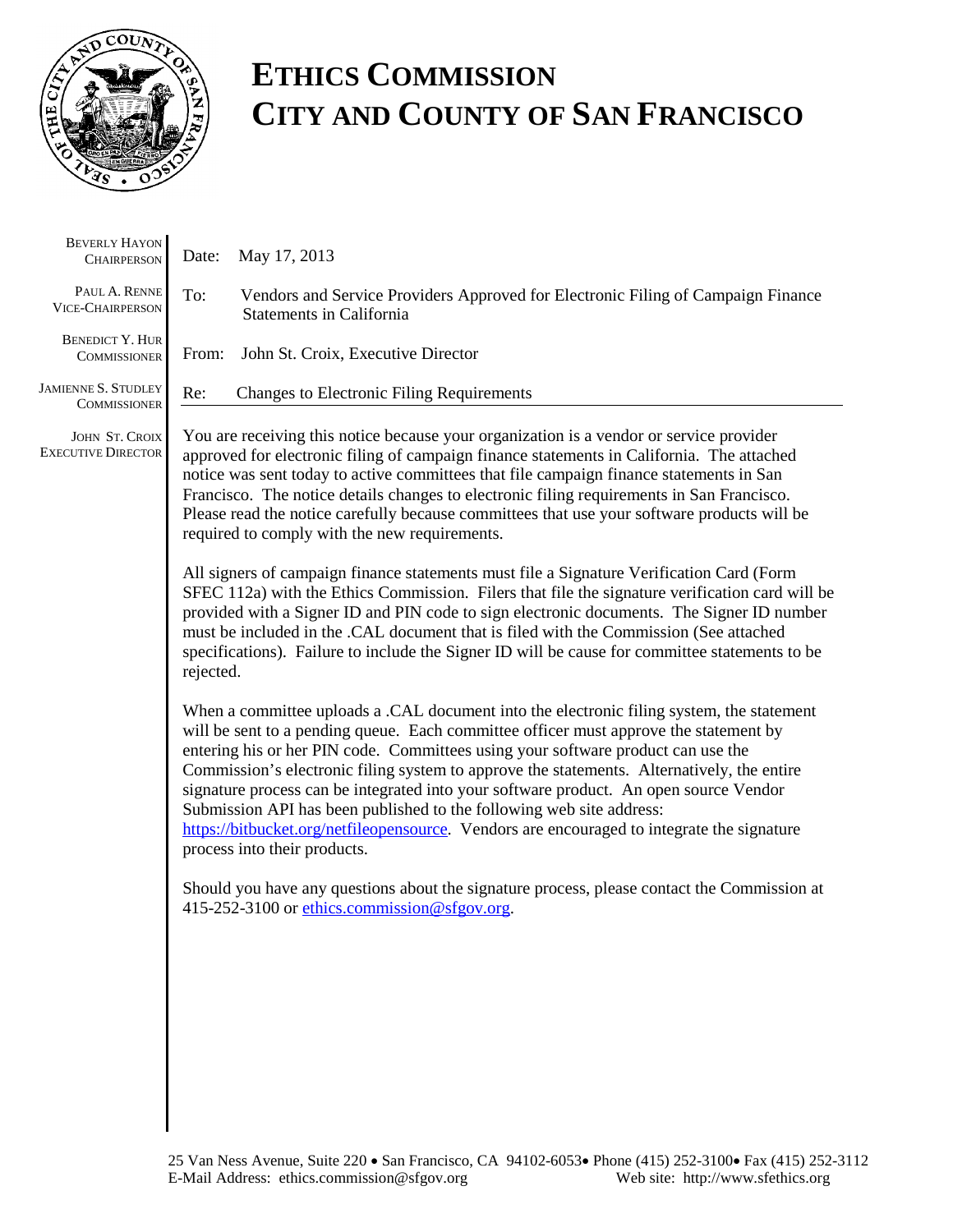

## **ETHICS COMMISSION CITY AND COUNTY OF SAN FRANCISCO**

BEVERLY HAYON **CHAIRPERSON** 

PAUL A. RENNE VICE-CHAIRPERSON

BENEDICT Y. HUR **COMMISSIONER** 

JAMIENNE S. STUDLEY **COMMISSIONER** 

JOHN ST. CROIX EXECUTIVE DIRECTOR

Date: May 17, 2013

To: All Candidates, Treasurers and Committees:

From: John St. Croix, Executive Director

Re: Changes to Electronic Filing Requirements

### *Please read this notice carefully because the changes discussed impact all filers of campaign finance statements with the Ethics Commission.*

This letter provides notice of changes to electronic filing requirements, pursuant to section 1.112(a)(1) of the San Francisco Campaign and Governmental Conduct Code. Recent changes to the Political Reform Act, Campaign Finance Reform Ordinance, and Ethics Commission regulations (anticipated to take effect on June 21, 2013) require committees to adhere to the following changes:

1) A committee must file electronic statements and reports if it receives contributions or makes expenditures that total \$1,000 or more in a calendar year. Therefore, all San Francisco committees that file Form 410 to establish a committee and all Form 461 filers should register for an electronic filing account with the Ethics Commission (Form SFEC-112b). All committee officers should register for a Netfile User Account and complete a Signature Verification Card (Form SFEC-112a);

2) A committee primarily formed to support or oppose a person seeking membership on a San Francisco county central committee, including a committee controlled by the person seeking membership on a San Francisco county central committee, must file electronic statements if the committee reaches the \$1,000 electronic filing threshold. Therefore, such committees should complete a Committee Account Registration Form (Form SFEC-112b) to register for an electronic filing account with the Ethics Commission. All committee officers should register for a Netfile User Account and complete a Signature Verification Card (Form SFEC-112a);

3) Any committee not required to file electronic statements may voluntarily opt to file electronic statements by submitting written notice to the Ethics Commission. This includes any committee that is required to file an original statement with the Secretary of State and a copy of the statement with the Ethics Commission. Written notice is provided by completing a Committee Account Registration Form (Form SFEC-112b). A committee that volunteers to file electronic statements is subject to the electronic filing requirements, regardless of the amount of contributions received or expenditures made during each reporting period, until the committee terminates; and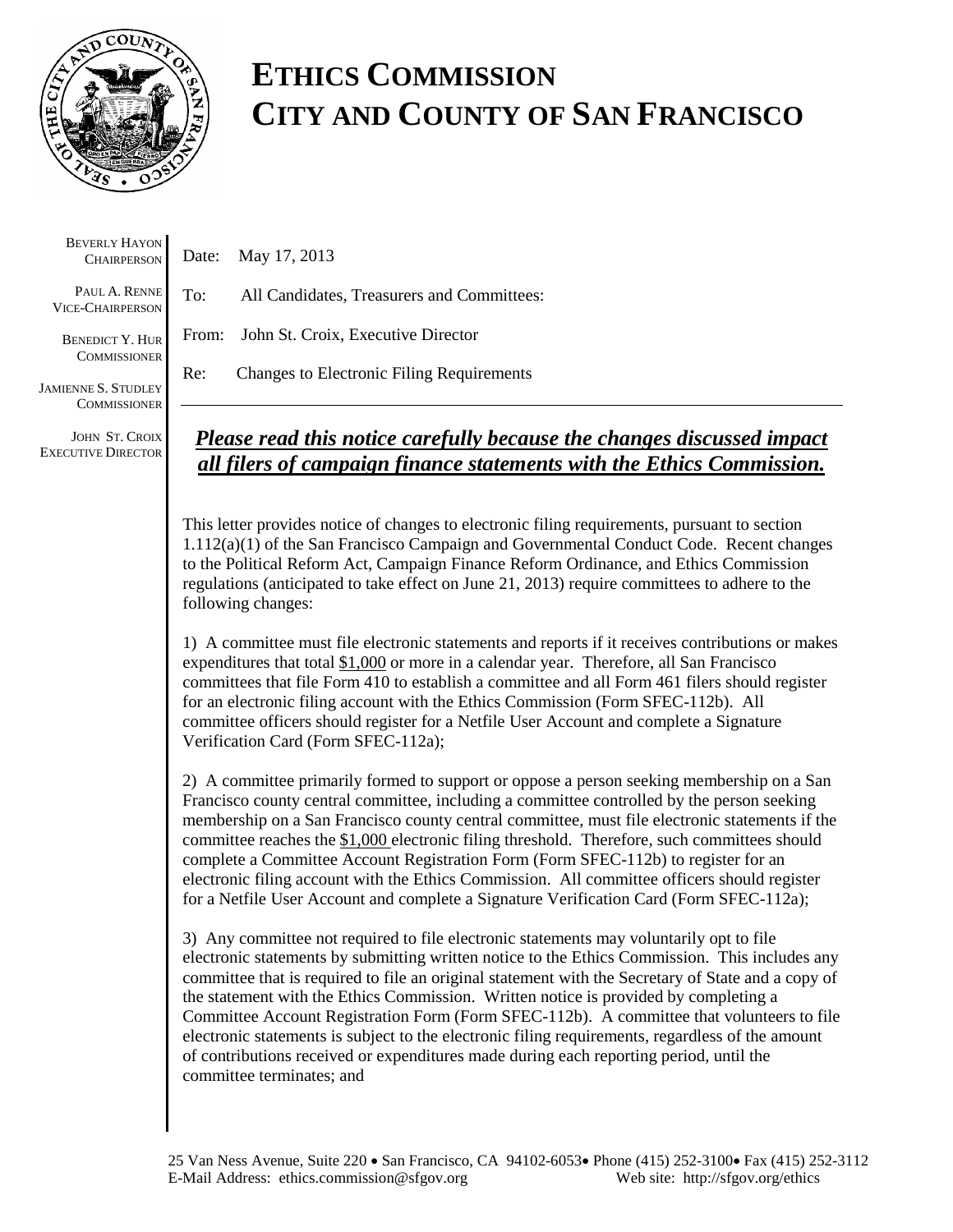4) **Any committee that files electronic statements and completes the electronic signature requirements detailed below is no longer required to file paper versions of the statements that are electronically filed.** 

#### **Electronic Signatures**

All individuals required to sign electronic campaign finance statements are required to complete a Signature Verification Card (Form SFEC-112a) to authenticate the identity of the signer. The Signature Verification Card (Form SFEC-112a) is a paper form that is signed by the individual and stored at the Ethics Commission. The Signature Verification Card (Form SFEC-112a) is obtained from the electronic filing system and connected to a Signer ID number and PIN code that is used to sign documents. Upon receipt of the Signature Verification Card (Form SFEC-112a), the Ethics Commission will activate the Signer ID number and PIN code. The electronic Signer ID number will serve as the individual's electronic signature for any electronic statement filed with the Ethics Commission. Individuals who do not have a Signature Verification Card (Form SFEC-112a) on file will not be able to sign electronic statements. Individuals required to sign electronic documents will need to complete the Signature Verification Card (Form SFEC-112a) only once. **Signature Verification Cards (Form SFEC-112a) must be either signed in the presence of Ethics Commission staff or acknowledged by a notary public and delivered to the Commission office. Individuals signing a Form SFEC-112a must show a government issued identification card that shows their picture and name.**

Not all individuals need to establish a Signature Verification Card (Form SFEC-112a). Only statements that require a signature must have a Signature Verification Card (Form SFEC-112a) on file. Statements requiring a signature at this time include Fair Political Practices Commission (FPPC) Forms 450, 460, 461, and 465. Additional forms that require electronic signatures may be required to be filed in electronic format in the future. In addition, for committees that do not reach the \$1,000 threshold and voluntarily efile, a Signature Verification Card (Form SFEC-112a) is required for FPPC Form 470. A filer that has not previously qualified as a committee and that needs to file FPPC Forms 496 and 497 can file these forms without a signature verification card because these forms do not require a signature. However, these filers will require a Signature Verification Card (Form SFEC-112a) when the transactions are reported on the FPPC Form 460 or 461.

**The Ethics Commission will begin requiring Signature Verification Cards (Form SFEC-112a) for all individuals signing electronic campaign finance statements as of the semi-annual campaign finance statement that is due July 31, 2013.** Individuals required to sign electronic statements should complete the Signature Verification Card (Form SFEC-112a) early. A committee with a completed semiannual statement that is ready to be filed but lacking a Signature Verification Card (Form SFEC-112a) on file for one of the required signers will be unable to submit the statement, which can lead to the late filing of statements and a fine of \$25 per day for each day the statement is late. **It is each signer's responsibility to comply with the electronic signature requirements. Again, a committee that completes its disclosure statements but that also lacks the required electronic Signer ID will not be able to file the disclosure statement.** 

**Signers must never disclose the PIN code to anyone, including other campaign staff, because the PIN code will be used to verify that the individual has signed the statement**. If the PIN code is ever compromised, it is the responsibility of the signer to immediately notify the Ethics Commission and to reset the PIN code using the Netfile User Account.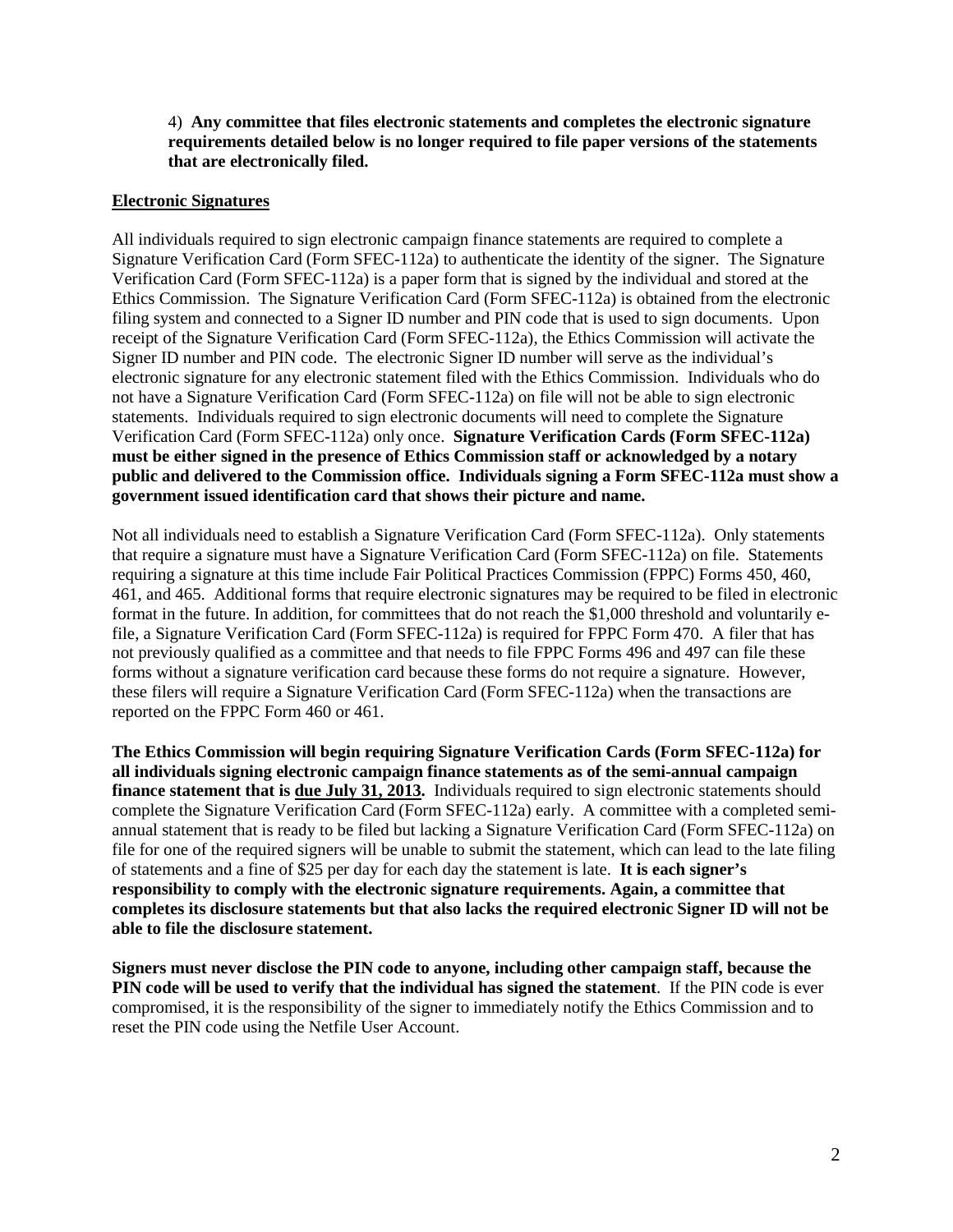Committees must complete three steps to file electronic statements with the Ethics Commission:

1) All signers must create a "Netfile User Account" or have an existing account from a previous committee. The "Netfile User Account" is an individual specific account that can be used to access multiple committee accounts for which the individual is responsible;

2) All signers must complete "Signature Verification Card (Form SFEC-112a)" or have a "Signature Verification Card (Form SFEC-112a)" already on file from a previous committee; and

3) An authorized committee officer must complete a "Committee Account Registration Form (Form SFEC-112b)" to establish an electronic filing account for the committee. Committees with an existing account in the electronic filing system do not need to complete this form. The committee account is used to file electronic statements and is controlled by a committee officer with a "Netfile User Account."

Attached to this notice are instructions that detail the exact steps each committee must take to sign and file electronic statements with the Ethics Commission. **Because some steps require review by Ethics Commission staff, we advise you to complete these steps as soon as possible.**

If you have questions, please contact the Ethics Commission at (415) 252-3100.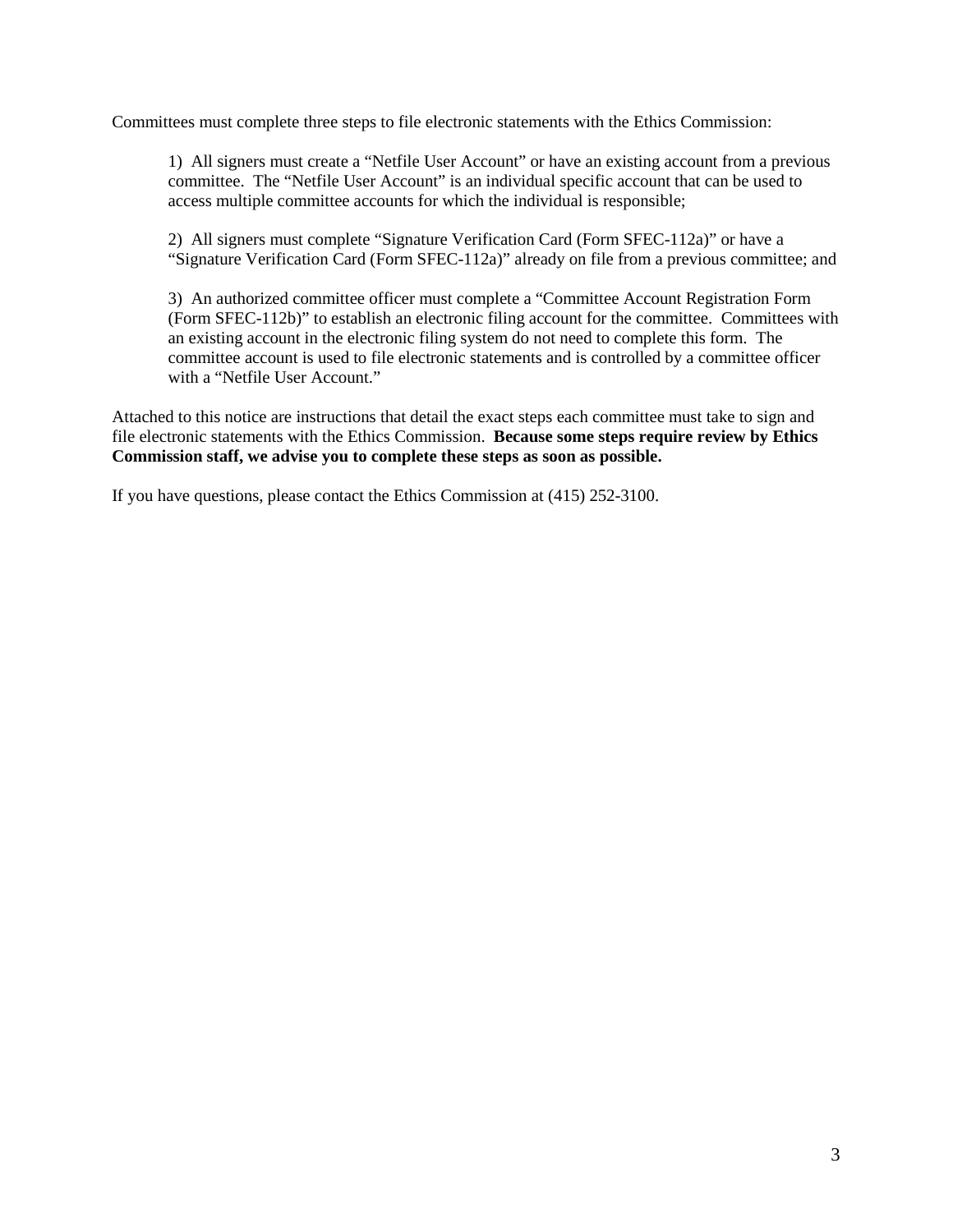#### **Instructions**

#### **How to Register for On-line Accounts to File Statements Using the Free Electronic Filing System or Third-Party Vendor Software**

#### **1. Create a Netfile User Account**

If you have never used the electronic filing system before, or if you previously used third-party vendor software to file campaign statements and did not register for a Netfile User Account, you will need to register for a Netfile User Account. The Netfile User Account will be your on-line identity that can access all committee accounts for which you are responsible. You will need a Netfile User Account if you either sign electronic statements or you enter information into the FPPC forms. If you already have a Netfile User Account, skip this step.

Complete the following steps to create a Netfile User Account:

1) Go to the Ethics Commission's web site a[t http://www.sfethics.org](http://www.sfethics.org/) and click to register for campaign finance electronic filing under the heading "E-File Statements";

2) Click the link to "Create a Netfile User Account";

3) Complete the form and click "Create Netfile User";

4) A confirmation e-mail will be sent to the e-mail address that you provided on the form to verify the authenticity of the account. Open the e-mail and click the link; and

5) Your web browser will be taken to a page with a unique password. Print the page or write down the password and keep it in a safe place. The password can be changed later.

You have completed the process to register for a Netfile User Account. **You must still complete Signature Verification Card (Form SFEC-112a) before you can sign electronic documents.**

#### **2. Complete a Signature Verification Card (Form SFEC-112a)**

All signers should complete the following steps to complete the Signature Verification Card (Form SFEC-112a):

1) Go to the Ethics Commission's web site a[t http://www.sfethics.org](http://www.sfethics.org/) and click to login to the campaign finance electronic filing under the heading "E-File Statements";

2) Enter your e-mail address and password and click "Log In";

3) Click your name in the upper right corner of the screen to access the "Netfile User Home" if you are not taken to the page by default;

4) Click "Signature Verification" and then "Request Document Signer Status";

5) Enter your complete name as it would be signed on an official document, and click "Create New Signer";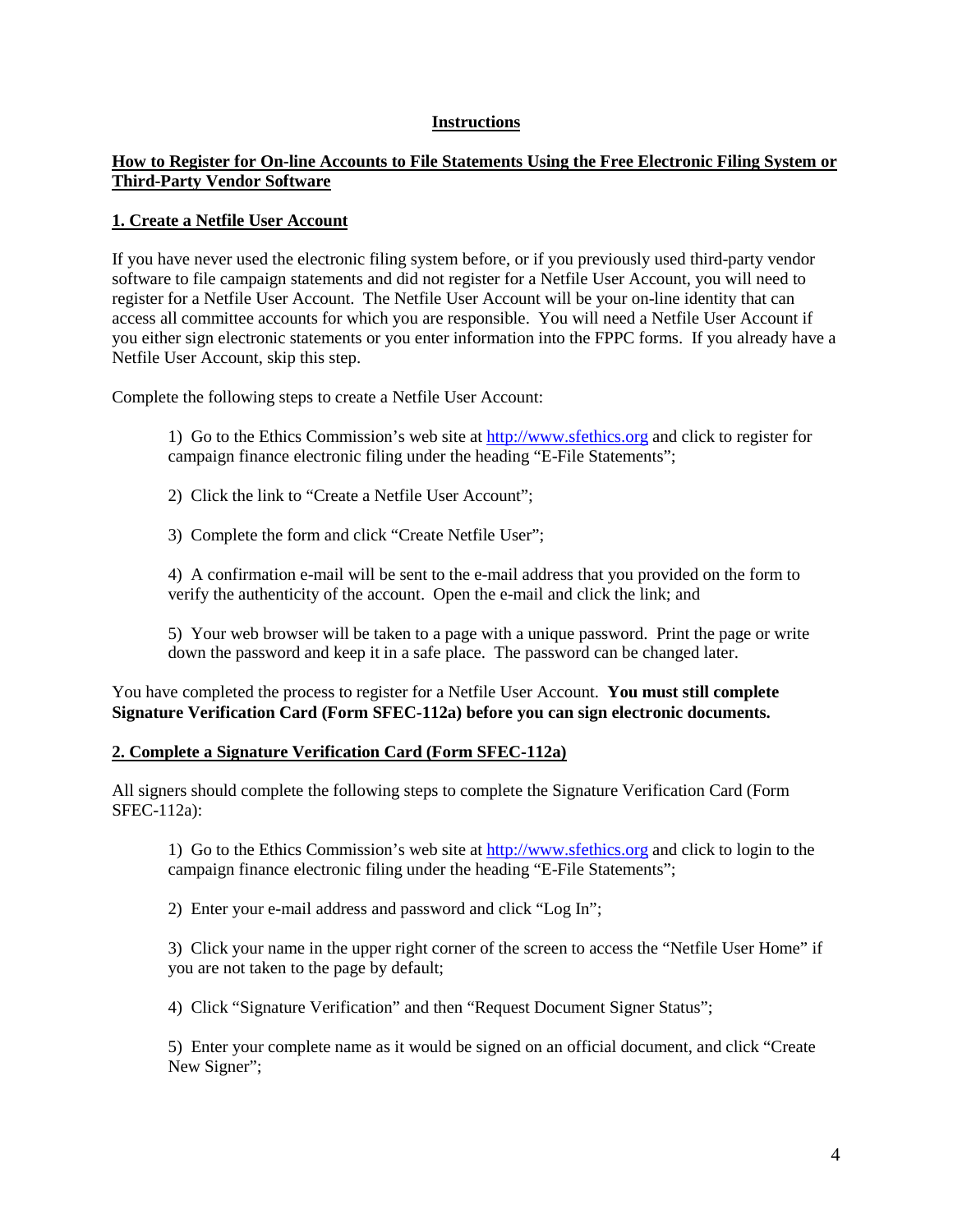6) The system will produce a Signer ID and PIN number. Write down the Signer ID and PIN number and keep them in a safe place**;**

7) Click the "Print and Sign your Signature Card (for San Francisco filers)" link;

8) Do one of the following;

a) Bring the Signature Verification Card (Form SFEC-112a) and photo identification (SF City ID Card, State ID Card, or Passport) to the Ethics Commission and sign the statement in the presence of an Ethics Commission staff person; or

b) Bring the Signature Verification Card (Form SFEC-112a) to a notary public and sign the statement in his or her presence. Documents verified by a notary public must have an official and current stamp. Once authorized, you must deliver the original signed Signature Verification Card (Form SFEC-112a) to the Ethics Commission. The Ethics Commission will not accept copies of the form.

Once your Signature Verification Card (Form SFEC-112a) has been approved by Ethics Commission staff, you will be able to sign electronic statements.

#### **3. Establish an Electronic Filing Account for a Committee**

If you have not filed electronic campaign finance statements previously, you will need to establish an electronic filing account for your committee. The committee electronic filing account differs from the Netfile User Account. The committee electronic filing account contains the transactions and forms for the committee and is controlled by a committee officer with a Netfile User Account.

Most often, the treasurer controls the electronic filing account for the committee. However, any authorized officer of a committee may control the committee account. Additional signers on a statement, including controlling candidates, assistant treasurers, and principal officers who are required to sign statements but who are not entering information into the FPPC forms do not need access to the committee's account to sign statements. Access to the account is required only to complete the contents of FPPC forms. One officer of the committee must have access to the electronic filing account for the committee to file statements.

The committee officer requesting access to the electronic filing account for the committee to complete FPPC forms should complete the following steps to create an electronic filing account for the committee:

1) Go to the Ethics Commission's web site a[t http://www.sfethics.org](http://www.sfethics.org/) and click to register for campaign finance electronic filing under the heading "E-File Statements";

2) Click the link to the "Committee Account Registration Form (Form SFEC-112b)";

3) Complete the form and click the "Submit" button. Ethics Commission staff will review the request and send the account credentials to the e-mail address provided on the form. If you are using the free electronic filing system then continue to step four. If you are using third-party vendor software, you have finished the registration process;

4) When you receive the committee Filer ID and Password to the committee via e-mail, go to the Ethics Commission's web site at [http://www.sfethics.org](http://www.sfethics.org/) and click to login to the campaign finance electronic filing under the heading "E-File Statements";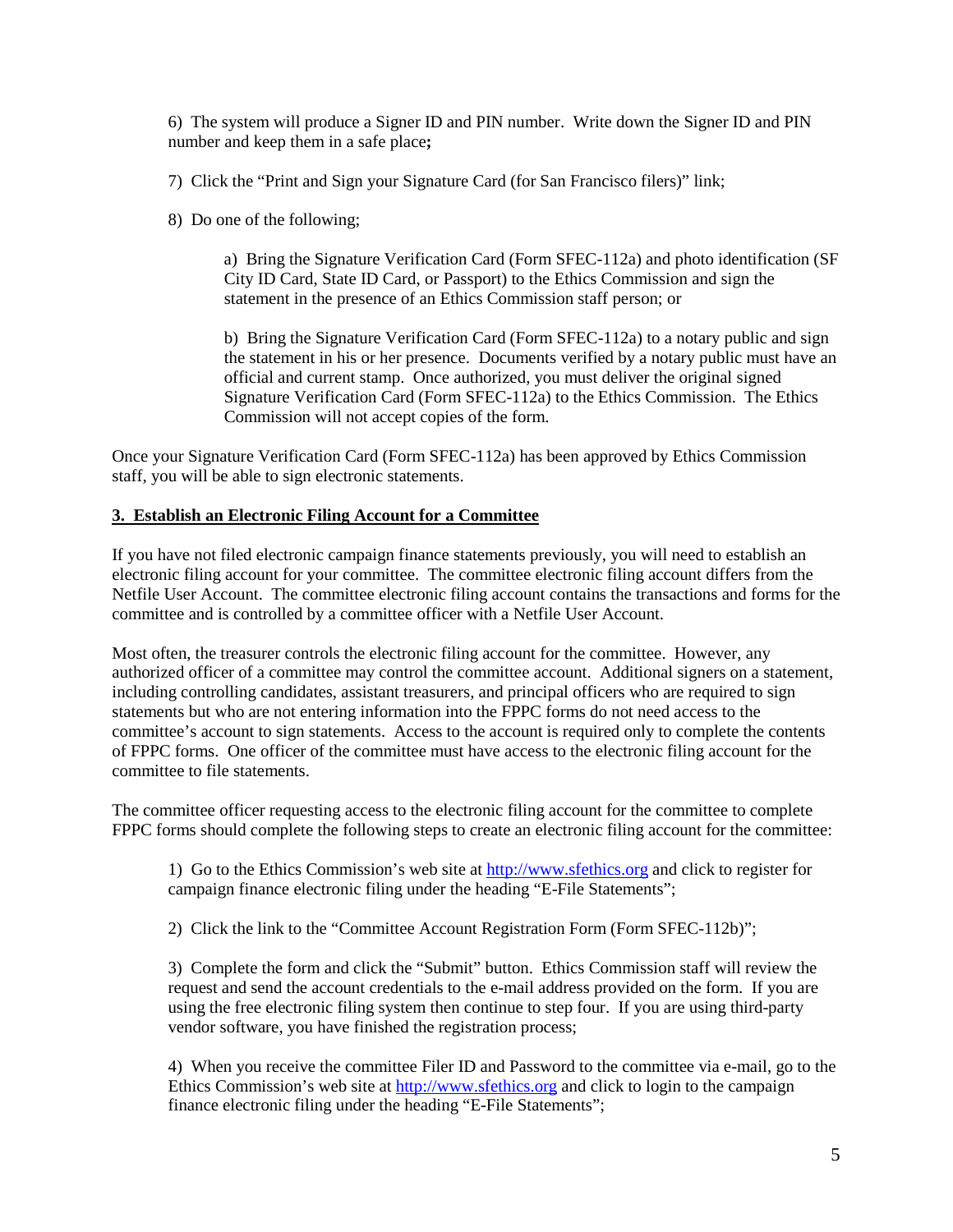5) Enter your e-mail address and password and click "Log In". Click your name in the upperright corner of the page to access the Netfile User Home;

6) Click "Add a Free Account" and then "Local Campaign Filer Account";

7) Complete the form. **Enter the "Committee Name" exactly as you entered it on FPPC Form 410.** Enter the Filer ID and Password provided in the e-mail in step 4; and

8) Click "Link Local Campaign Filer Account";

You now have access to the committee's electronic filing account from your Netfile User Account.

#### **How to Complete an Electronic Statement and Obtain Electronic Signatures From All Signers Using the Free Electronic Filing System**

The committee officer with control of the committee account should complete the following steps to create a statement and obtain the electronic signatures of all signers on the statement:

1) To sign electronic statements using the free electronic filing system, login to your Netfile user account and, if you have access to more than one committee, click the appropriate committee name.

2) If this is a new account, go to the "Officer Information" tab in the "Committee Set-Up Wizard." If you have used the system before, click the "Statements" menu and choose "Officer Information." Click your name in the "All Officers" table. If you are not listed as an officer, click to "Add a New Officer";

3) Under "Signer Information," enter your Signer ID number in the box. Click to "Save Changes";

4) Add any additional required signers to the "All Officers" table, such as a controlling candidate, principal officer, or assistant treasurer and enter each individual's Signer ID;

5) Proceed with entering the committee's transactions into the electronic filing system;

6) When creating a new draft statement, click the name of each signer in one of the four signer boxes;

7) Create the draft statement and review the document by clicking the "View" button from the home page;

8) Click "E-file" to submit the statement;

9) Enter a valid e-mail address to receive an e-mail confirmation of submission and click "Submit E-Filing to Agency." Your filing will be moved into a pending queue, awaiting the confirmation of all signers. If the committee officer who submitted the statement is also a signer, that committee officer must also sign the statement;

10) An e-mail will be sent to all signers notifying them that a statement is awaiting their review and signature. Instruct any additional signers to check their e-mail and follow the instructions in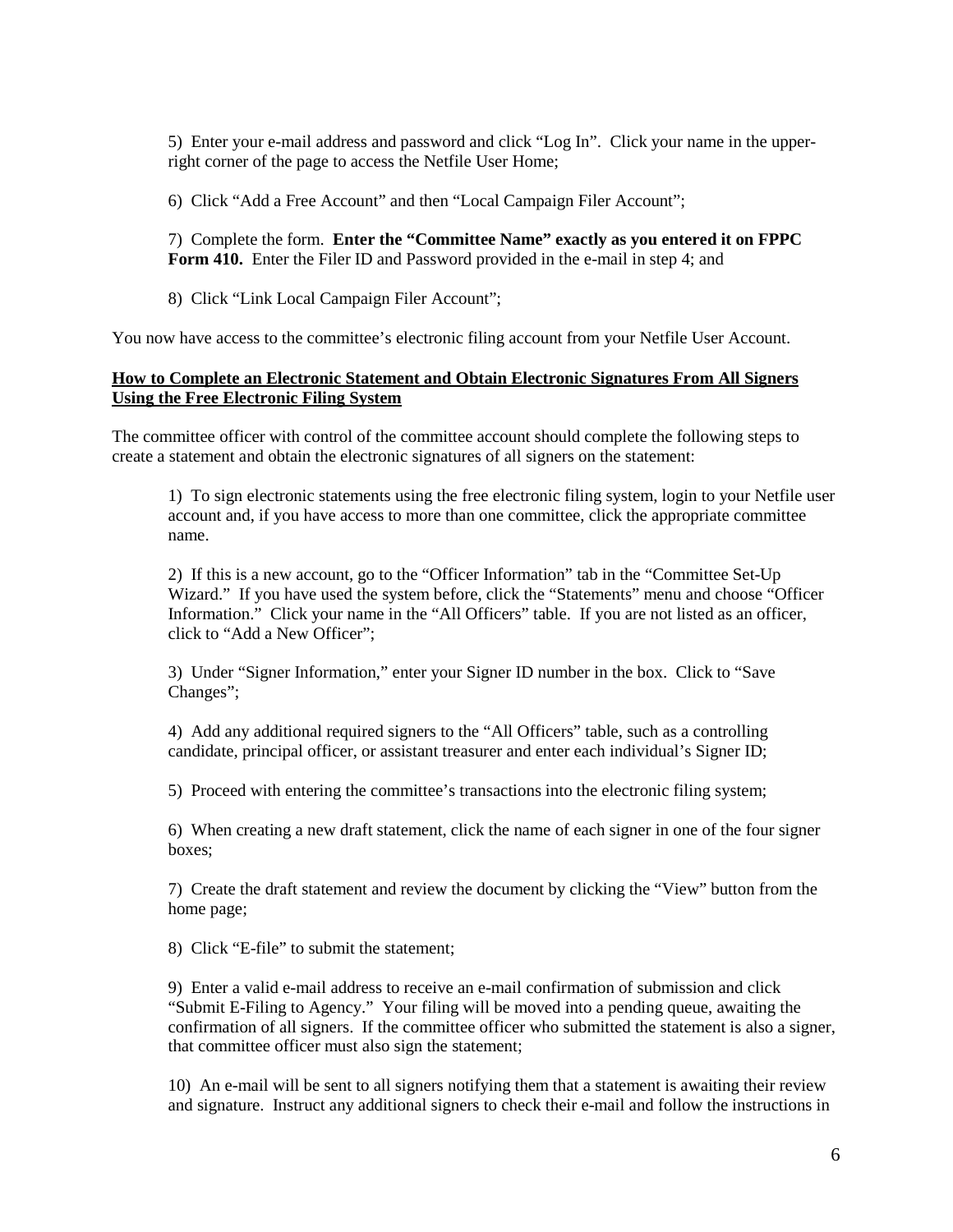the e-mail to sign the document. Statements that are not signed by all signers within 30 days will be removed from the pending statements queue. The system will e-mail daily reminders to each signer as a reminder to review the statement;

12) Click your name in the upper-right corner of the page to access the Netfile User Home;

13) Click "Signature Verification" and then "View Pending Filings";

14) Click "View Filing" to review the statement;

15) Click "Accept" or "Reject" to approve or disapprove of the statement; and

16) Enter your signer PIN number and click "Accept/Reject Filings." The statement will automatically submit to the Ethics Commission once **ALL** of the signers have signed the statement.

Secondary signers, such as a controlling candidate, assistant treasurer, or principal officer, should complete the following steps to sign a document:

1) After the treasurer has submitted a statement, you will receive an e-mail notification that a statement awaits your review. Click the link in the e-mail to be taken to the system login screen;

2) Login to the electronic filing system using your Netfile User Account credentials;

3) Click your name in the upper-right corner of the page to access the "Netfile User Home" if you are not taken to that page by default;

4) Click "Signature Verification" and then "View Pending Filings";

5) Click "View Filing" to review the statement;

6) Click "Accept" or "Reject" to approve or disapprove of the statement; and

7) Enter your signer PIN number and click "Accept/Reject Filings." The statement will automatically submit to the Ethics Commission once **ALL** of the signers have signed the statement.

Statements will not be considered accepted until **ALL** of the signers indicated on the draft statement have completed the signature process by reviewing the statement and entering their respective PIN numbers. **If a statement is in the pending filings queue before a filing deadline, but is not verified by all signers until after the filing deadline, the statement will be considered late.**

#### **How to Sign Statements Using Electronic Filing Software From Third-Party Vendors**

Committees subject to electronic filing requirements must file electronic forms in the California Secretary of State's CAL format version 2.01. No other electronic format will be accepted. Committees can satisfy this requirement by filing in the San Francisco Ethics Commission free electronic filing system, as detailed above.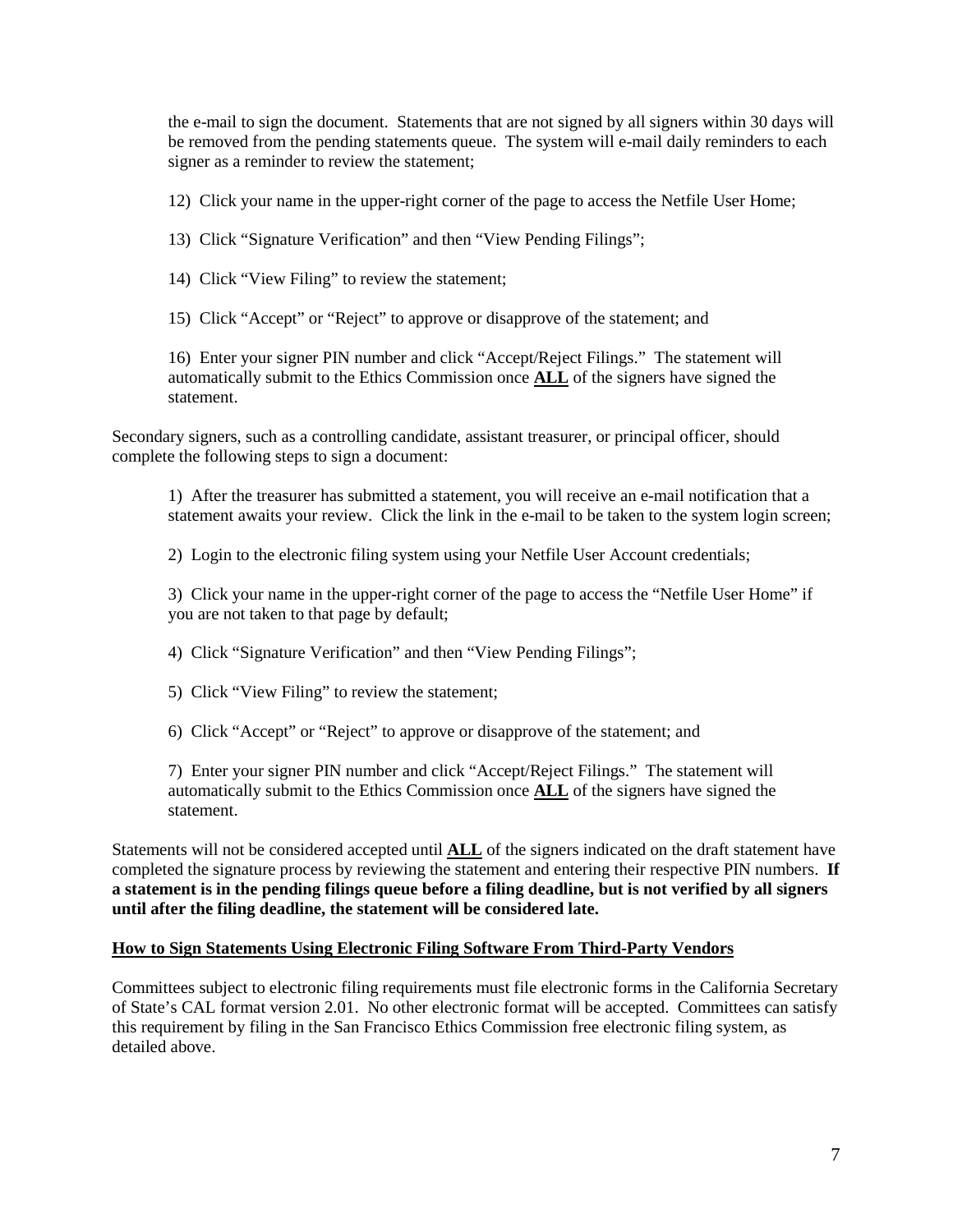Alternatively, committees may choose to enter their filing information into software produced by thirdparty vendors certified by the Secretary of State. A list of third-party vendors is available at the following address: [http://www.sos.ca.gov/prd/approved\\_vendors.htm](http://www.sos.ca.gov/prd/approved_vendors.htm)

All signers of electronic statements, regardless of whether the committee is using the free electronic filing system or a third-party vendor system, must have a Netfile User Account and complete the Signature Verification Card (Form SFEC-112a). All committees must also have an electronic filing account with the Ethics Commission to file electronic statements.

Committees using approved third-party software must input the Signer ID number for each signer into the CAL document in the third field of the "CVR3" record. Third-party vendors may require that filers complete this process manually or may support inputting the Signer ID number automatically in the CAL document from within the software product. Third-party vendors may require filers to use the Ethics Commission's free electronic filing system to approve and sign statements or may provide a method to sign statements from within the software product. Any third-party vendor can support signing electronic statements and submitting statements directly into the Ethics Commission's electronic filing system by complying with the open source Vendor Submission API at https://bitbucket.org/netfileopensource. Contact your vendor for more information about how your software complies with the electronic signature requirements.

S:\CAMPAIGN\2013\Notice re E-Signature 2013 final.docx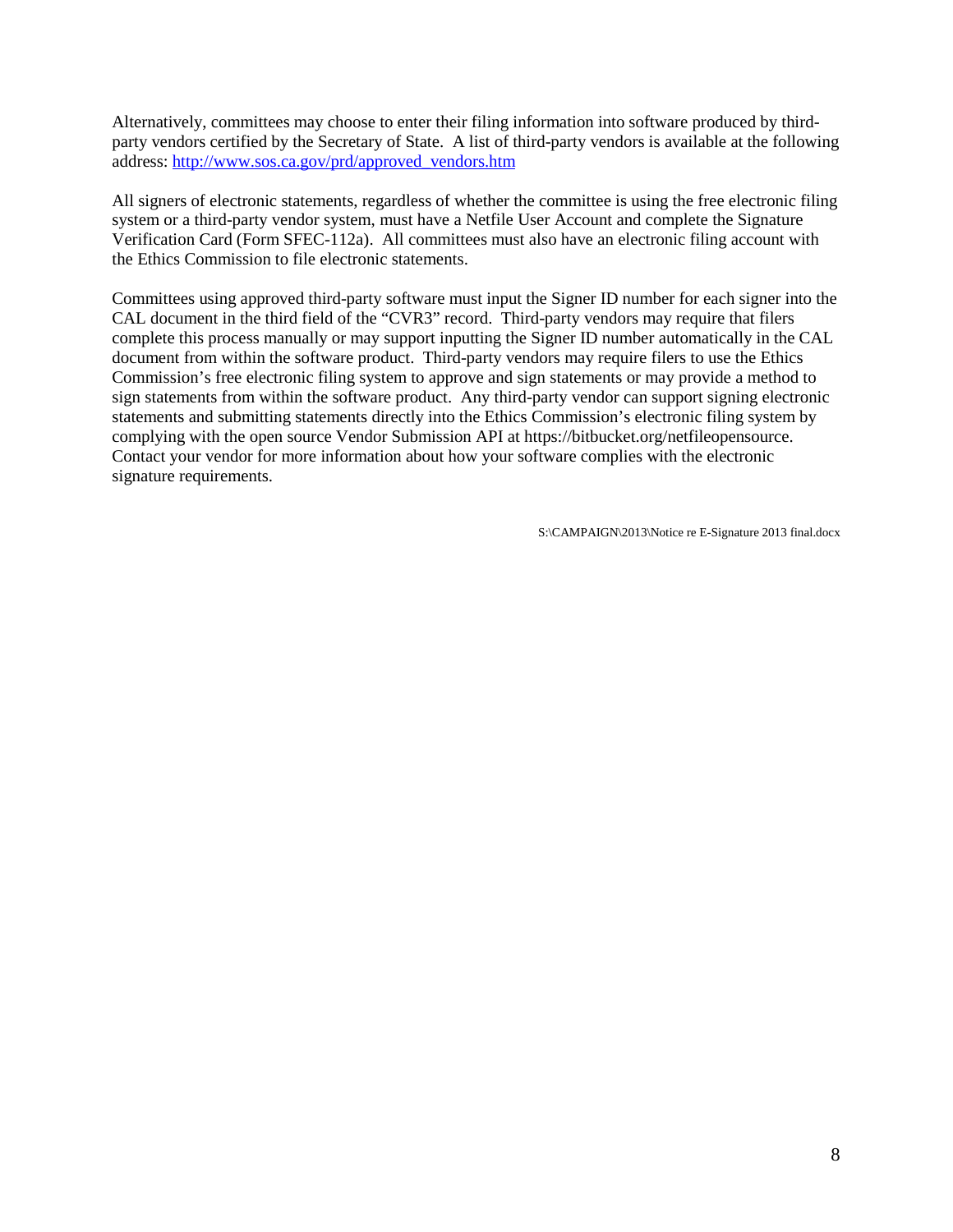# **Signature Verification for CAL Uploads**

## **NetFile Signer ID**

For every signature attached to a CAL document, there is a CVR3 record (see "Cover Page [\(Verification Information\) Record Layout" on page](#page-10-0) 2). NetFile's CAL Upload Application uses the third field in a CVR3 record—the Transaction ID—to store the Signer ID. The Signer ID, issued to valid signers by NetFile, is a sequential-generated value, such as "S708980", "S708981", etc.

### **Adding a Signer ID to a CAL File**

The example below shows a CVR3 record from a CAL file for a Form 460 where "Abigail Ant" is the treasurer. As you can see, the Transaction ID field (shown in bold text) already contains a value:

CVR3,F460,**CVR310001**,TRE,20120105,,Ant,Abagail,,

To add the Signer ID, edit the CAL file in a text-editor such as NotePad. You then replace the existing Transaction ID value of "CVR310001" with the NetFile-issued Signer ID for Abigail Ant—"S708980":

CVR3,F460,**S708980**,TRE,20120105,,Ant,Abagail,,

### **Adding Multiple Signer IDs to a CAL File**

When a CAL file contains multiple signatures, you edit each CVR3 record to change the existing Transaction ID to the Signer ID for the signer. The following example shows two CVR3 records as they appear in a CAL file:

```
CVR3,F460,CVR310001,TRE,20120105,,Ant,Abagail,,
CVR3,F460,CVR310002,CAO ,20120105,,Ant,Adam,,
```
Adding the Signer ID for the treasurer "Abigail Ant" and the Signer ID for the candidate/ office-holder "Adam Ant" results in the following:

CVR3,F460,**S708980**,TRE,20120105,,Ant,Abagail,, CVR3,F460,**S708981**,CAO,201 20105,,Ant,Adam,,